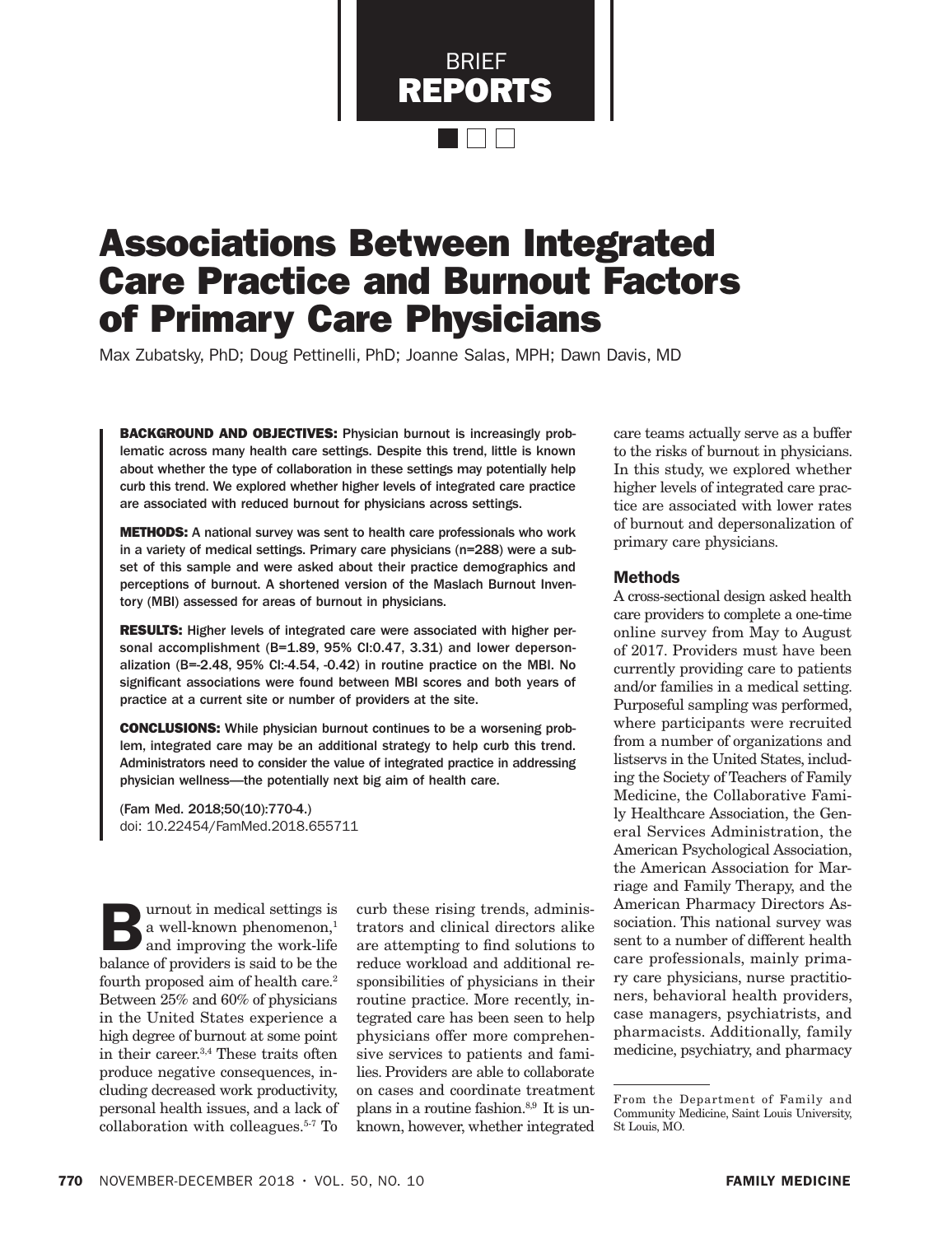residencies in all 50 states were contacted for snowball recruitment. Participants were asked to refer the survey to any potential professionals who operate in any level of integrated care practice.

A total of 804 participants entered the study, with 736 completing all sections of the study survey for a 91.5% completion rate. Primary care physicians (n=288) completed 20 questions regarding demographic information, practice-related questions, professional burnout questions, and an open-ended qualitative question. A modified version of the Maslach Burnout Inventory (MBI) for Health and Human Service Providers<sup>10</sup> was used to capture emotional exhaustion (EE), depersonalization (DP), and personal accomplishment (PA). Three questions per scale were measured on a 0 to 6 scale (never-everyday); thus, scores ranged from 0 to 18.

For this study, integrated care practice was defined by the principles established of the six levels of integrated care, developed by Substance Abuse and Mental Health Services Administration (SAMSHA) and Health Resources and Services Administration.11 We chose this definition of integrated care because it highlights specific skills that both providers and clinics need to operate under. We grouped level of care into a three-tiered model based on SAMSHA guidelines: minimal collaboration (levels 1 and 2), colocated (levels 3 and 4), and full integration (levels 5 and 6).

#### *Analytic Plan*

Characteristics of physicians were summarized with means and frequencies. Associations between degree of integrated care practice and each MBI scale were assessed using multiple linear regression models, controlling for demographic and practice characteristics. Equations calculated unstandardized betas (B) and 95% confidence intervals.

## Results

The study sample (Table 1) was largely primary care physicians between 30 and 59 years old (79.1%), practicing in a primary care settings (80.2%), and having practiced at their current site for less than 10 years (71.9%). The majority of physicians in this study (94.1%) reported working in either a colocated or fully-integrated practice setting. Regarding the MBI scales, PCPs overall had high perceived personal accomplishment, moderate levels of emotional exhaustion, and low depersonalization.

Table 2 shows that physicians who work in fully-integrated care settings report higher levels of personal accomplishment (B=1.89; 95% CI=0.47, 3.31) and lower levels of depersonalization (B=-2.48; 95% CI=-4.54, -0.42) when compared to physicians in minimal collaboration settings. Males reported lower levels of emotional exhaustion, and years in practice was negatively associated with emotional exhaustion and

| Table 1: Demographic and Practice Characteristics |
|---------------------------------------------------|
|---------------------------------------------------|

|                                    | <b>Overall</b> |                 |  |
|------------------------------------|----------------|-----------------|--|
| <b>Variable</b>                    | n              | % or Mean (±SD) |  |
| <b>Gender</b>                      |                |                 |  |
| Male                               | 112            | $38.9\%$        |  |
| Female                             | 176            | 61.1%           |  |
| Age                                |                |                 |  |
| 22-29                              | 25             | 8.7%            |  |
| 30-39                              | 96             | 33.3%           |  |
| 40-49                              | 70             | 24.3%           |  |
| 50-59                              | 62             | 21.5%           |  |
| $\geq 60$                          | 35             | 12.2%           |  |
| Race                               |                |                 |  |
| Caucasian                          | 221            | 76.7%           |  |
| African American                   | 11             | 3.8%            |  |
| Hispanic                           | 11             | 3.8%            |  |
| Asian American                     | 32             | 11.1%           |  |
| Other                              | 13             | 4.5%            |  |
| <b>Practice Setting</b>            |                |                 |  |
| Primary care                       | 231            | 80.2%           |  |
| Academic/university affiliation    | 38             | 13.2%           |  |
| Other                              | 19             | $6.6\%$         |  |
| <b>Number of Years in Practice</b> |                |                 |  |
| $0 - 5$                            | 100            | 34.7%           |  |
| $6-10$                             | 37             | 12.9%           |  |
| $11 - 15$                          | 29             | 10.1%           |  |
| $>15$                              | 122            | 42.4%           |  |
| <b>Years at Current Site</b>       |                |                 |  |
| $0-5$                              | 162            | 56.3%           |  |
| $6-10$                             | 45             | 15.6%           |  |
| $11 - 15$                          | 22             | 7.6%            |  |
| >15                                | 59             | 20.5%           |  |

(continued on next page)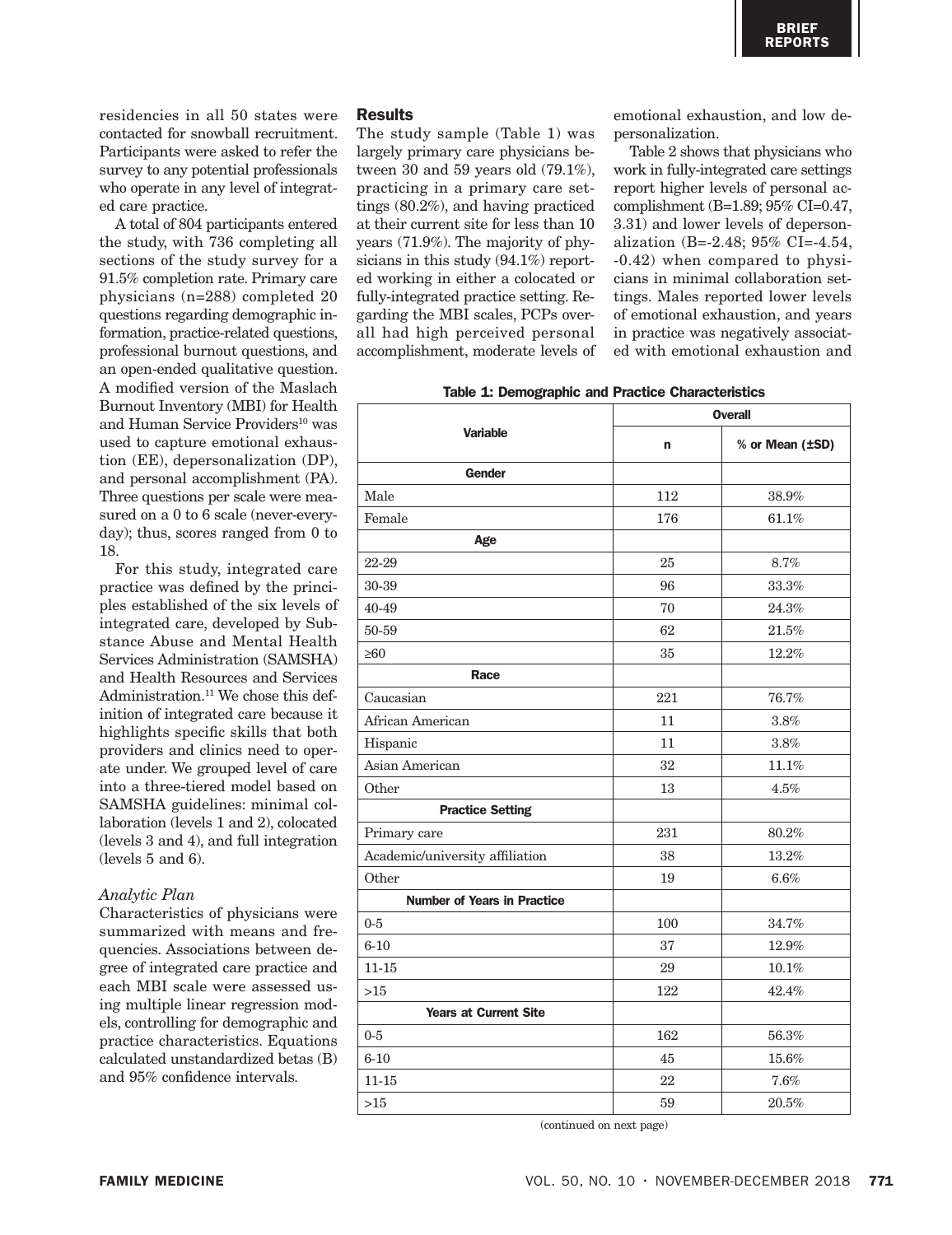|                                                                | <b>Overall</b> |                 |  |
|----------------------------------------------------------------|----------------|-----------------|--|
| <b>Variable</b>                                                | n              | % or Mean (±SD) |  |
| <b>No. of Providers Interacted</b><br><b>With on Care Team</b> |                |                 |  |
| $1-4$                                                          | 19             | 6.6%            |  |
| $4-9$                                                          | 61             | 21.2%           |  |
| $10 - 20$                                                      | 72             | 25.0%           |  |
| 20-30                                                          | 70             | 24.3%           |  |
| >30                                                            | 66             | 22.9%           |  |
| Degree of Behavioral Health Integration                        |                |                 |  |
| Minimal                                                        | 17             | 5.9%            |  |
| Colocated                                                      | 102            | 35.4%           |  |
| Full integration                                               | 169            | 58.7%           |  |
| <b>MBI Scales</b>                                              |                |                 |  |
| <b>MBI-PA</b>                                                  | 14.3           | $(\pm 2.9)$     |  |
| <b>MBI-EE</b>                                                  | 9.2            | $(\pm 4.9)$     |  |
| MBI-DP                                                         | 4.6            | $(\pm 4.3)$     |  |

Table 1, continued

depersonalization. Figure 1 highlights the overall differences in the three MBI scores across three categories of integrated care settings.

## **Discussion**

Overall, we found significant differences in personal accomplishment and depersonalization, but not emotional exhaustion, across three categories of integrated care practice. There were no differences found on the MBI regarding number of providers who work with physicians at their site, years at current site, or race. Adjusted  $R^2$  values were low, indicating a high proportion of unexplained variance due to unmeasured factors. However, collaborative care practice may provide some benefit in the prevention of burnout and burden. The associations found in this study confirm the literature on the value of integrated care beyond just patient outcomes and quality of

Abbreviations: MBI, Maslach Burnout Inventory; PA, personal accomplishment; EE, emotional exhaustion; DP, Depersonalization.

MBI scales range from 0 to 18.

| Table 2: Adjusted Linear Regression Models (Average Mean Difference in Three Burnout Scales |                                                                                               |  |  |
|---------------------------------------------------------------------------------------------|-----------------------------------------------------------------------------------------------|--|--|
|                                                                                             | Across Behavioral Health Integration Categories, Adjusted by Covariates [n=288]) <sup>a</sup> |  |  |

|                                                             | <b>MBI Scale</b>            |                          |                          |
|-------------------------------------------------------------|-----------------------------|--------------------------|--------------------------|
| <b>Variable</b>                                             | <b>MBI-PA</b>               | <b>MBI-EE</b>            | <b>MBI-DP</b>            |
|                                                             | <b>B</b> (95% CI)           | <b>B</b> (95% CI)        | <b>B</b> (95% CI)        |
| Intercept                                                   | 12.48 (10.97, 14.00)        | 12.31 (9.77, 14.85)      | 7.60(5.41, 9.80)         |
| <b>Degree of Behavioral</b><br><b>Health Integration</b>    |                             |                          |                          |
| Minimal                                                     | Reference                   | Reference                | Reference                |
| Colocated                                                   | $1.21 (-0.26, 2.68)$        | $-1.21$ $(-3.67, 1.24)$  | $-0.95$ $(-3.08, 1.17)$  |
| <b>Full integration</b>                                     | 1.89(0.47, 3.31)            | $-2.35(-4.73, 0.04)$     | $-2.48$ $(-4.54, -0.42)$ |
| <b>Number of Years in Practice</b>                          |                             |                          |                          |
| $0-5$                                                       | Reference                   | Reference                | Reference                |
| $6 - 10$                                                    | $-0.34$ $(-1.54, 0.86)$     | $-1.21(-3.22, 0.80)$     | $-0.53$ $(-2.27, 1.21)$  |
| >10                                                         | $0.27$ ( $-0.69$ , $1.24$ ) | $-2.06$ $(-3.68, -0.43)$ | $-1.88$ $(-3.28, -0.48)$ |
| <b>Years at Current Site</b>                                |                             |                          |                          |
| $0 - 5$                                                     | Reference                   | Reference                | Reference                |
| $6 - 10$                                                    | $-0.19(-1.26, 0.88)$        | $0.82$ ( $-0.97, 2.61$ ) | $0.12(-1.42, 1.67)$      |
| >10                                                         | $0.36$ $(-0.64, 1.35)$      | $0.64$ $(-1.02, 2.31)$   | $-0.74$ $(-2.18, 0.70)$  |
| No. of Providers Interacted<br><b>With on Routine Basis</b> |                             |                          |                          |
| $1-9$                                                       | Reference                   | Reference                | Reference                |
| 10-20                                                       | $0.38(-0.53, 1.28)$         | $1.17(-0.34, 2.69)$      | $0.91 (-0.40, 2.22)$     |
| >20                                                         | $0.09$ (-0.70, 0.87)        | $0.32$ $(-1.01, 1.65)$   | $0.07 (-1.08, 1.22)$     |

(continued on next page)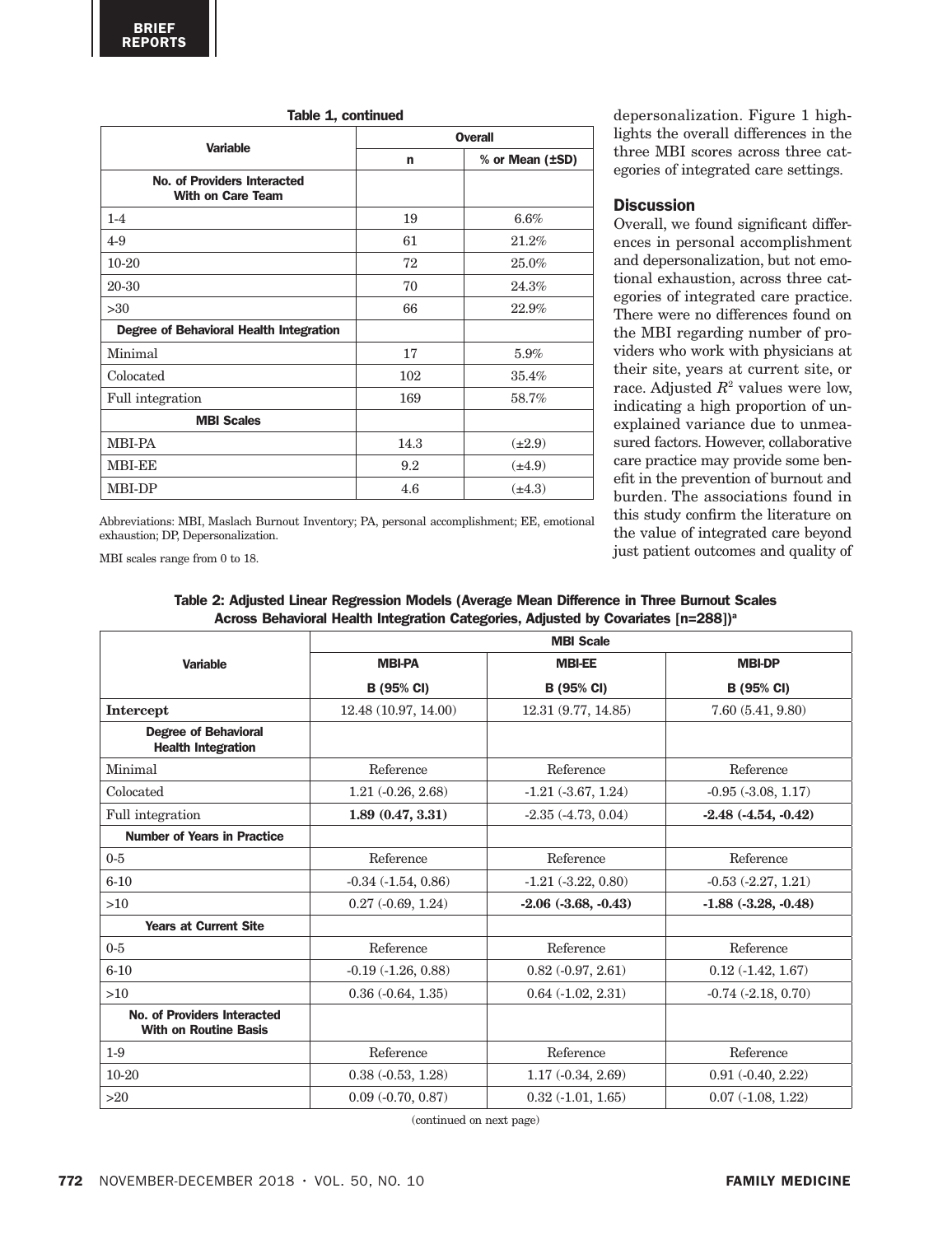|                         | <b>MBI Scale</b>               |                          |                           |  |
|-------------------------|--------------------------------|--------------------------|---------------------------|--|
| <b>Variable</b>         | <b>MBI-PA</b><br><b>MBI-EE</b> |                          | <b>MBI-DP</b>             |  |
|                         | <b>B</b> (95% CI)              | <b>B</b> (95% CI)        | <b>B</b> (95% CI)         |  |
| Gender                  |                                |                          |                           |  |
| Female                  | Reference                      | Reference                | Reference                 |  |
| Male                    | $0.29$ ( $-0.40$ , $0.98$ )    | $-1.39$ $(-2.54, -0.24)$ | $-0.11(-1.10, 0.88)$      |  |
| Race                    |                                |                          |                           |  |
| Caucasian               | Reference                      | Reference                | Reference                 |  |
| African American        | $0.18(-1.53, 1.88)$            | $-1.54$ $(-4.39, 1.32)$  | $-2.13(-4.60, 0.34)$      |  |
| Hispanic                | $-1.70(-3.43, 0.04)$           | $-0.90(-3.80, 2.00)$     | $-0.66$ $(-3.17, 1.85)$   |  |
| Asian American          | $-0.33(-1.42, 0.75)$           | $-1.80$ $(-3.62, 0.02)$  | $-0.54$ $(-2.12, 1.03)$   |  |
| Other                   | $-1.48$ $(-3.06, 0.09)$        | $0.84$ $(-1.80, 3.47)$   | $0.36(-1.92, 2.64)$       |  |
|                         |                                |                          |                           |  |
| Adjusted $R^2$ (95% CI) | $4.3\%$ (0.1%, 11.2%)          | $4.6\%$ (0.3%, 11.5%)    | $7.9\%$ $(2.4\%, 15.5\%)$ |  |

Table 2, continued

Abbreviations: B, unstandardized regression coefficient; CI, confidence interval; MBI, Maslach Burnout Inventory; PA, personal accomplishment; EE, emotional exhaustion; DP, depersonalization.

Significant coefficients for variables of interest are bolded.

<sup>a</sup> Age was highly collinear with years in practice so not included in models.



# Figure 1: MBI Subscales by Levels of Integrated Care